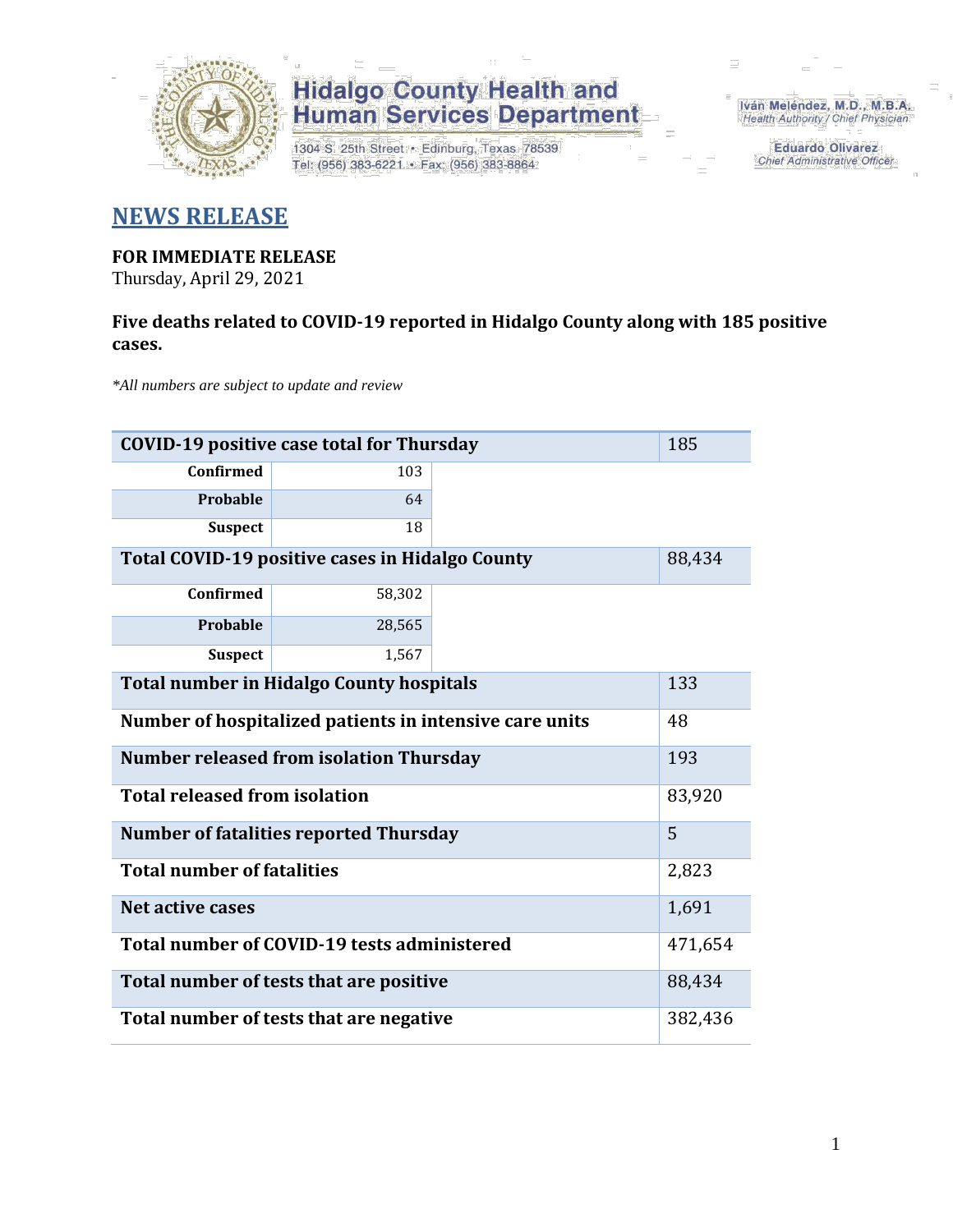

1304 S. 25th Street · Edinburg, Texas 78539 Tel: (956) 383-6221 · Fax: (956) 383-8864

Iván Meléndez, M.D., M.B.A. Health Authority / Chief Physician

> **Eduardo Olivarez Chief Administrative Officer**

*Hidalgo County uses the case status definition provided by the Texas Department of State Health Service's 2020 Epi Case Criteria Guide revised November 2020.*

- *1. Confirmed: A person who has tested positive through a molecular or PCR (oral or nasal swabs) test that looks for the presence of the virus's genetic material.*
- *2. Probable: A person who meets presumptive laboratory evidence through detection of COVID-19 by antigen test in a respiratory specimen.*
- *3. Suspect: A person who meets supported laboratory evidence through detection of specific antibodies in serum, plasma, whole body, and no prior history of being confirmed or probable case.*

*For more information of case status definition for COVID-19, please refer to:*

[https://www.dshs.state.tx.us/IDCU/investigation/epi-case-criteria-guide/2020-Epi-Case-Criteria-](https://www.dshs.state.tx.us/IDCU/investigation/epi-case-criteria-guide/2020-Epi-Case-Criteria-Guide.pdf)[Guide.pdf](https://www.dshs.state.tx.us/IDCU/investigation/epi-case-criteria-guide/2020-Epi-Case-Criteria-Guide.pdf)

The deaths include:

|              | Age   | Gender | City        |
|--------------|-------|--------|-------------|
| $\mathbf 1$  | $70+$ | Male   | Edinburg    |
| $\mathbf{2}$ | $70+$ | Male   | Mercedes    |
| 3            | 60s   | Male   | Pharr       |
| 4            | $70+$ | Male   | Undisclosed |
| 5            | $70+$ | Female | Weslaco     |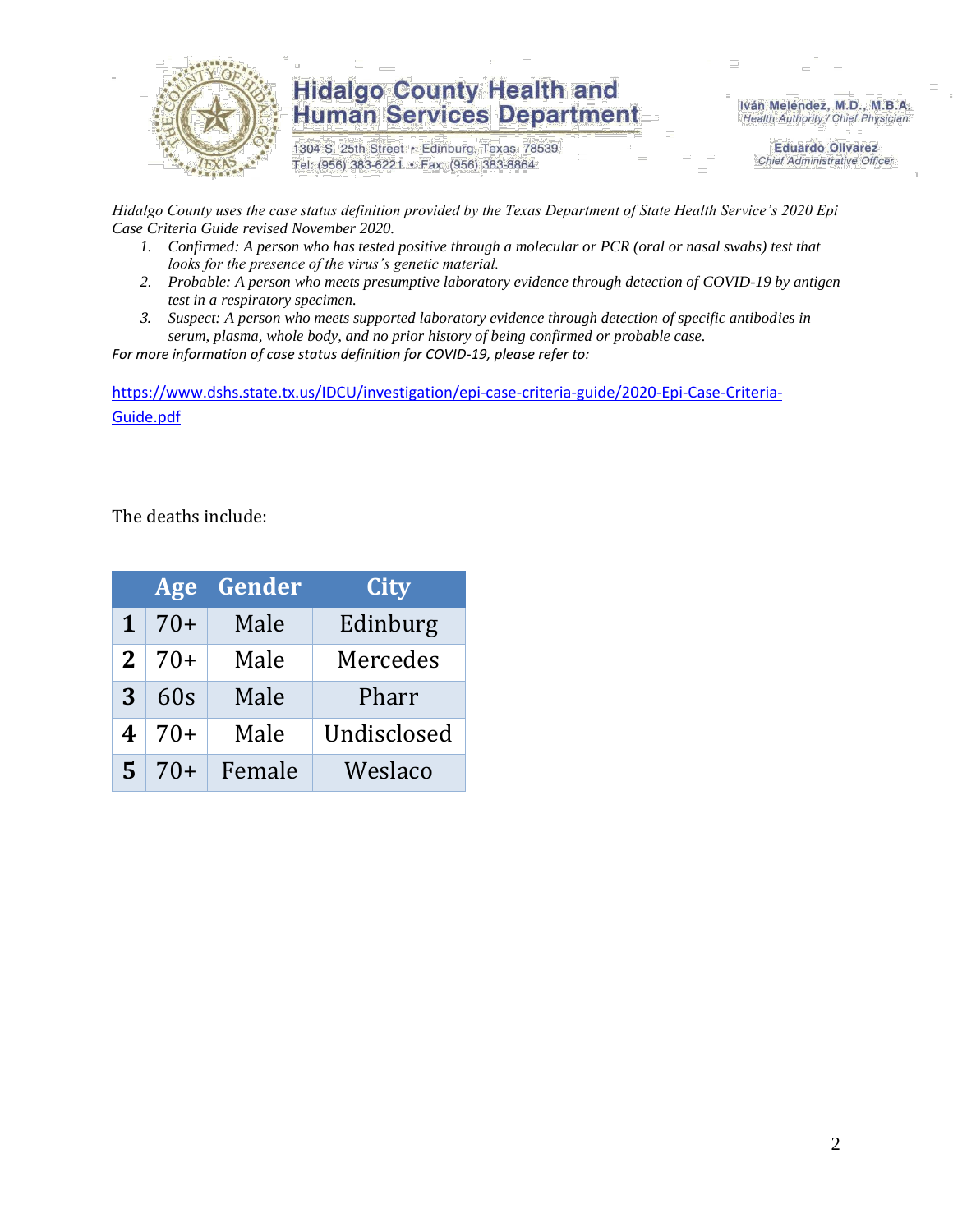

1304 S. 25th Street · Edinburg, Texas 78539 Tel: (956) 383-6221 · Fax: (956) 383-8864

Iván Meléndez, M.D., M.B.A.<br>Health Authority / Chief Physician

**Eduardo Olivarez** Chief Administrative Officer

#### Thursday, April 29, 2021 positive cases include:

|                | <b>Age Range</b> | Gender       | <b>City</b> |     | <b>Age Range</b> | <b>Gender</b>             | <b>City</b> |
|----------------|------------------|--------------|-------------|-----|------------------|---------------------------|-------------|
| $\mathbf{1}$   | $0 - 19$         | F            | Alamo       | 94  | 40s              | $\mathbf F$               | Mercedes    |
| $\mathbf{2}$   | $0 - 19$         | M            | Alamo       | 95  | 40s              | ${\bf F}$                 | Mercedes    |
| 3              | $0 - 19$         | ${\bf F}$    | Alamo       | 96  | 50s              | $\mathbf M$               | Mercedes    |
| 4              | 30s              | F            | Alamo       | 97  | $0 - 19$         | M                         | Mission     |
| 5              | 30s              | $\mathbf F$  | Alamo       | 98  | $0 - 19$         | $\mathbf{F}$              | Mission     |
| 6              | 30s              | M            | Alamo       | 99  | $0 - 19$         | M                         | Mission     |
| $\overline{7}$ | 30s              | $\mathbf F$  | Alamo       | 100 | $0 - 19$         | ${\bf F}$                 | Mission     |
| 8              | 40s              | F            | Alamo       | 101 | $0 - 19$         | F                         | Mission     |
| 9              | 40s              | ${\bf F}$    | Alamo       | 102 | $0 - 19$         | ${\bf F}$                 | Mission     |
| 10             | $0 - 19$         | M            | Alton       | 103 | $0 - 19$         | F                         | Mission     |
| 11             | $0 - 19$         | $\mathbf{F}$ | Donna       | 104 | $0 - 19$         | $\mathbf M$               | Mission     |
| 12             | $0 - 19$         | F            | Donna       | 105 | $0 - 19$         | M                         | Mission     |
| 13             | $0 - 19$         | ${\bf F}$    | Donna       | 106 | 20s              | $\mathbf M$               | Mission     |
| 14             | 20s              | F            | Donna       | 107 | 20s              | F                         | Mission     |
| 15             | 30s              | ${\bf F}$    | Donna       | 108 | 20s              | ${\bf F}$                 | Mission     |
| 16             | 30s              | F            | Donna       | 109 | 30s              | F                         | Mission     |
| 17             | 30s              | $\mathbf M$  | Donna       | 110 | 30s              | ${\bf F}$                 | Mission     |
| 18             | 40s              | F            | Donna       | 111 | 40s              | M                         | Mission     |
| 19             | $0 - 19$         | $\mathbf F$  | Edinburg    | 112 | 40s              | M                         | Mission     |
| 20             | $0 - 19$         | F            | Edinburg    | 113 | 50s              | M                         | Mission     |
| 21             | $0 - 19$         | ${\bf F}$    | Edinburg    | 114 | 50s              | ${\bf F}$                 | Mission     |
| 22             | $0 - 19$         | M            | Edinburg    | 115 | 60s              | M                         | Mission     |
| 23             | $0 - 19$         | $\mathbf M$  | Edinburg    | 116 | $70+$            | ${\bf F}$                 | Mission     |
| 24             | $0 - 19$         | M            | Edinburg    | 117 | $70+$            | M                         | Mission     |
| 25             | 20s              | $\mathbf{F}$ | Edinburg    | 118 | $70+$            | M                         | Mission     |
| 26             | 20s              | M            | Edinburg    | 119 | $70+$            | ${\bf F}$                 | Mission     |
| 27             | 20s              | $\mathbf M$  | Edinburg    | 120 | $70+$            | $\boldsymbol{\mathrm{F}}$ | Mission     |
| 28             | 20s              | F            | Edinburg    | 121 | $0-19$           | F                         | Pharr       |
| 29             | 20s              | $\mathbf M$  | Edinburg    | 122 | $0 - 19$         | $\mathbf M$               | Pharr       |
| 30             | 20s              | F            | Edinburg    | 123 | $0 - 19$         | M                         | Pharr       |
| 31             | 20s              | M            | Edinburg    | 124 | $0 - 19$         | ${\bf F}$                 | Pharr       |
| 32             | 20s              | F            | Edinburg    | 125 | $0 - 19$         | F                         | Pharr       |
| 33             | 30s              | $\mathbf M$  | Edinburg    | 126 | $0 - 19$         | ${\bf F}$                 | Pharr       |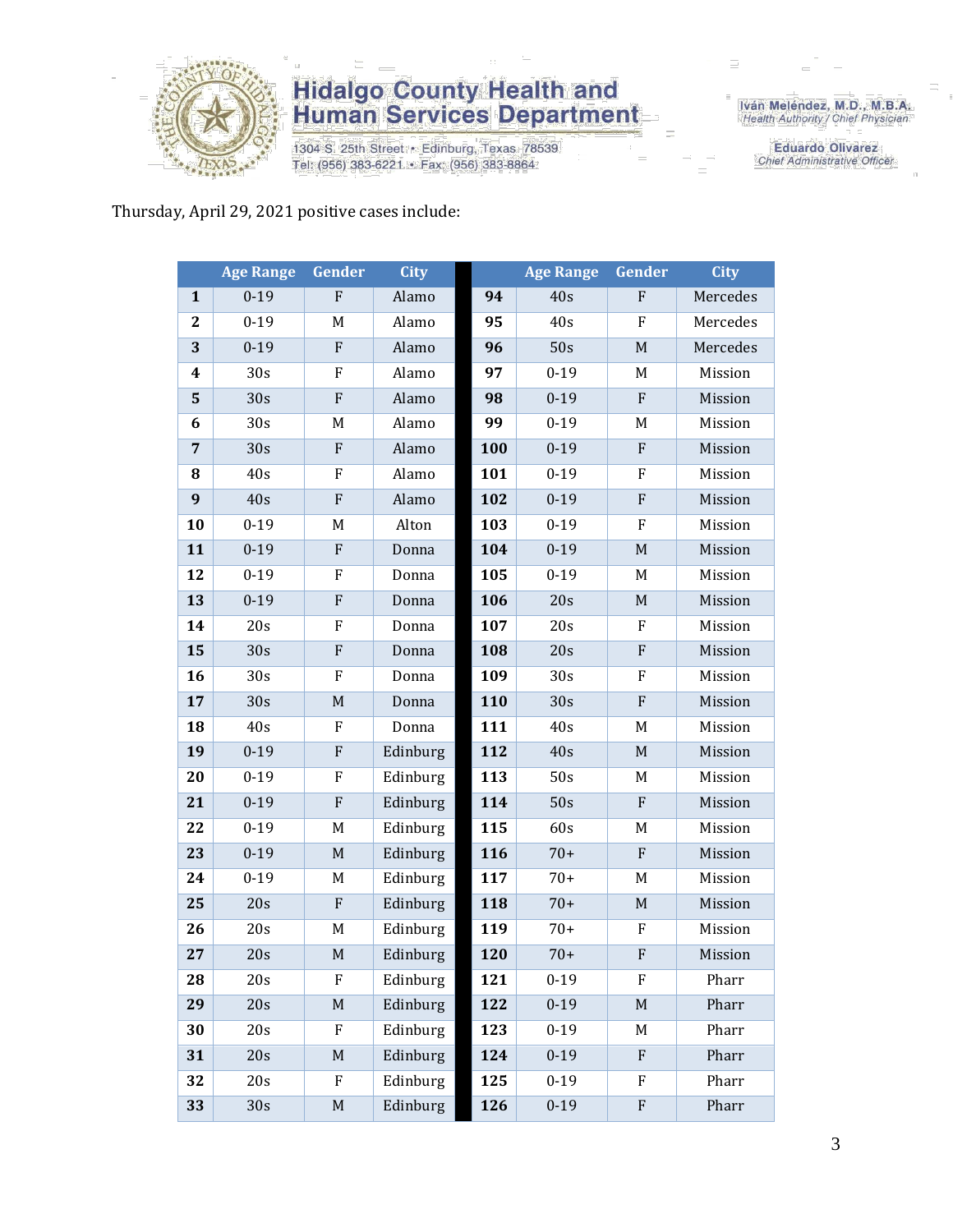

1304 S. 25th Street · Edinburg, Texas 78539 Tel: (956) 383-6221 · Fax: (956) 383-8864

Iván Meléndez, M.D., M.B.A.<br>Health Authority / Chief Physician

**Eduardo Olivarez** Chief Administrative Officer

| 34 | 30s             | F           | Edinburg | 127 | 0-19            | M                         | Pharr       |
|----|-----------------|-------------|----------|-----|-----------------|---------------------------|-------------|
| 35 | 30s             | ${\bf F}$   | Edinburg | 128 | $0 - 19$        | ${\bf F}$                 | Pharr       |
| 36 | 30 <sub>s</sub> | ${\bf F}$   | Edinburg | 129 | $0 - 19$        | ${\bf F}$                 | Pharr       |
| 37 | 30s             | ${\bf F}$   | Edinburg | 130 | $0 - 19$        | $\mathbf M$               | Pharr       |
| 38 | 40s             | ${\bf F}$   | Edinburg | 131 | $0 - 19$        | F                         | Pharr       |
| 39 | 40s             | $\mathbf M$ | Edinburg | 132 | $0 - 19$        | ${\bf F}$                 | Pharr       |
| 40 | 40s             | ${\bf F}$   | Edinburg | 133 | $0 - 19$        | M                         | Pharr       |
| 41 | 40s             | ${\bf F}$   | Edinburg | 134 | 20s             | $\boldsymbol{\mathrm{F}}$ | Pharr       |
| 42 | 50s             | M           | Edinburg | 135 | 20s             | ${\bf F}$                 | Pharr       |
| 43 | 50s             | $\mathbf M$ | Edinburg | 136 | 20s             | $\mathbf M$               | Pharr       |
| 44 | 50s             | M           | Edinburg | 137 | 20s             | M                         | Pharr       |
| 45 | 60s             | ${\bf F}$   | Edinburg | 138 | 20s             | ${\bf F}$                 | Pharr       |
| 46 | 60s             | M           | Edinburg | 139 | 30s             | M                         | Pharr       |
| 47 | $70+$           | ${\bf F}$   | Edinburg | 140 | 30s             | ${\bf F}$                 | Pharr       |
| 48 | $0 - 19$        | F           | Hidalgo  | 141 | 30 <sub>s</sub> | M                         | Pharr       |
| 49 | 20s             | $\mathbf M$ | Hidalgo  | 142 | 30s             | ${\bf F}$                 | Pharr       |
| 50 | 20s             | M           | Hidalgo  | 143 | 30 <sub>s</sub> | M                         | Pharr       |
| 51 | 20s             | ${\bf F}$   | Hidalgo  | 144 | 30s             | ${\bf F}$                 | Pharr       |
| 52 | 30 <sub>s</sub> | M           | Hidalgo  | 145 | 40s             | M                         | Pharr       |
| 53 | 40s             | ${\bf F}$   | Hidalgo  | 146 | 40s             | ${\bf F}$                 | Pharr       |
| 54 | 40s             | ${\bf F}$   | Hidalgo  | 147 | 40s             | ${\bf F}$                 | Pharr       |
| 55 | $70+$           | ${\bf F}$   | Hidalgo  | 148 | 50s             | $\mathbf M$               | Pharr       |
| 56 | $0 - 19$        | M           | McAllen  | 149 | 50s             | M                         | Pharr       |
| 57 | $0 - 19$        | $\mathbf M$ | McAllen  | 150 | 50s             | $\mathbf M$               | Pharr       |
| 58 | $0 - 19$        | M           | McAllen  | 151 | 50s             | F                         | Pharr       |
| 59 | $0 - 19$        | ${\bf F}$   | McAllen  | 152 | 50s             | $\mathbf M$               | Pharr       |
| 60 | $0 - 19$        | ${\bf F}$   | McAllen  | 153 | 60s             | ${\bf F}$                 | Pharr       |
| 61 | $0 - 19$        | $\mathbf M$ | McAllen  | 154 | $70+$           | $\mathbf M$               | Pharr       |
| 62 | $0 - 19$        | F           | McAllen  | 155 | $0 - 19$        | M                         | San Juan    |
| 63 | $0 - 19$        | $\mathbf M$ | McAllen  | 156 | $0 - 19$        | ${\bf F}$                 | San Juan    |
| 64 | $0 - 19$        | M           | McAllen  | 157 | 30s             | M                         | San Juan    |
| 65 | 20s             | ${\bf F}$   | McAllen  | 158 | 50s             | M                         | San Juan    |
| 66 | 20s             | F           | McAllen  | 159 | $0 - 19$        | F                         | Undisclosed |
| 67 | 20s             | $\mathbf M$ | McAllen  | 160 | $0 - 19$        | ${\bf F}$                 | Undisclosed |
| 68 | 30 <sub>s</sub> | F           | McAllen  | 161 | $0 - 19$        | M                         | Undisclosed |
| 69 | 30s             | M           | McAllen  | 162 | $0 - 19$        | M                         | Undisclosed |